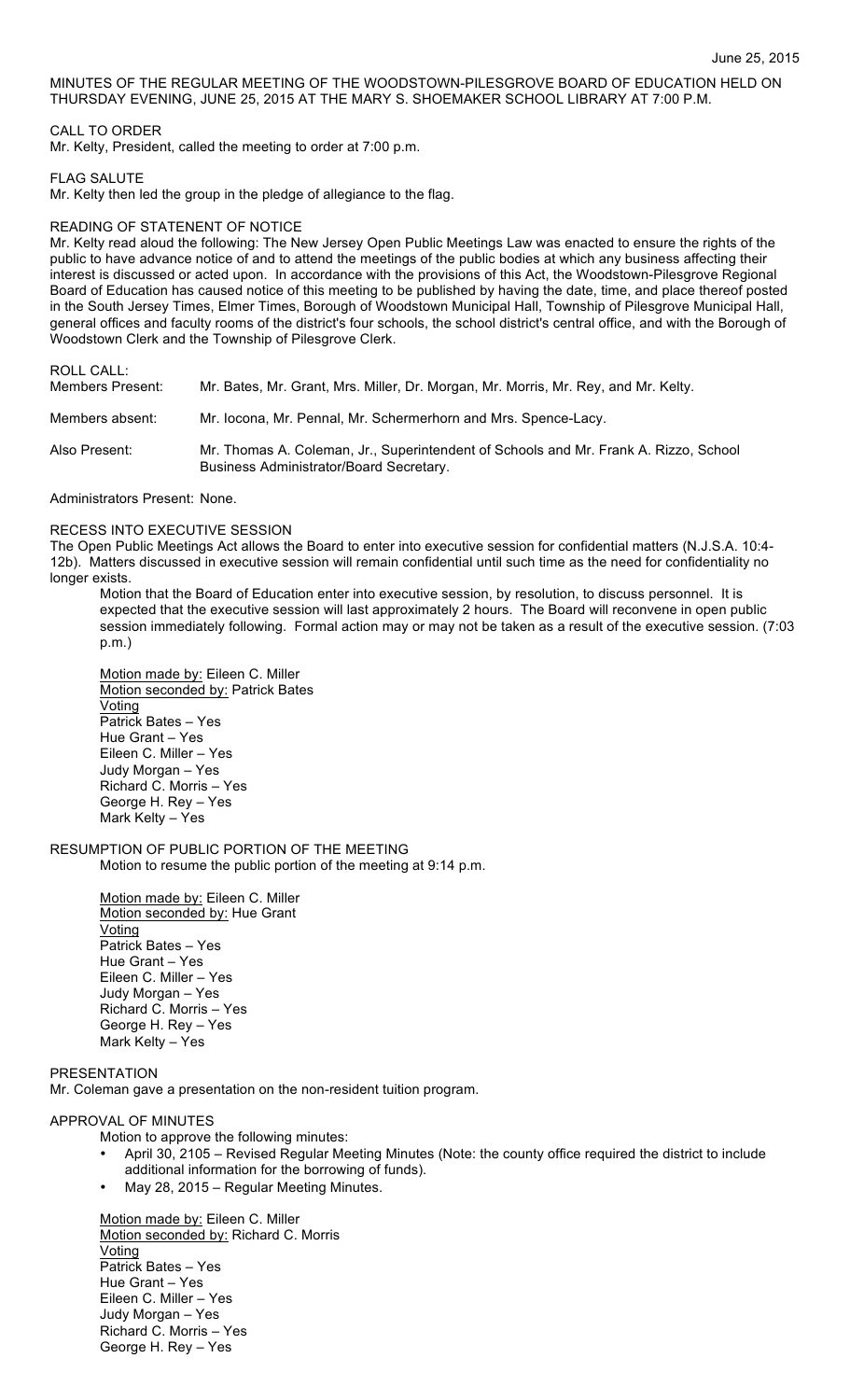#### Mark Kelty – Yes

FINANCIAL REPORTS - Board Secretary's and Treasurer's Reports and Certification. (see Board Minutes Financial Back-up Binder for details).

 $\overline{\phantom{a}}$  , and the contribution of the contribution of  $\overline{\phantom{a}}$  , and  $\overline{\phantom{a}}$  , and  $\overline{\phantom{a}}$  , and  $\overline{\phantom{a}}$ 

Motion to approve the following:

Pursuant to N.J.A.C. 6A:23A-16.10 (c)3, I certify that as of April 30, 2015, no budgetary line item account has obligations and payments (contractual orders) which in total exceed the amount appropriated by the Woodstown-Pilesgrove Regional Board of Education pursuant to N.J.S.A. 18A:22-8.1 and N.J.S.A. 18A:22-8.2 and no budgetary line item account has been over-expended in violation of N.J.A.C. 6:23- 16.10 (a)1.

Board Secretary **Date Date Date** 

The April 30, 2015, preliminary Report of the Treasurer of School Funds for the 2014-2015 school year is in agreement with the April 30, 2015, preliminary Report of the Board Secretary, pending audit.

Pursuant to N.J.A.C. 6A:23A-16.10(c)4, that the Woodstown-Pilesgrove Regional Board of Education certifies that as of June 25, 2015, and after review of the Secretary's Monthly Financial Report and the Treasurer's Monthly Financial Report and upon consultation with the appropriate district officials, to the best of the Board's knowledge, no major account or fund has been over-expended in violation of N.J.A.C. 6A:23A-16.10(a)1 and that sufficient funds are available to meet the district's financial obligations for the remainder of the fiscal year.

Motion made by: Eileen C. Miller Motion seconded by: Hue Grant Voting Patrick Bates – Yes Hue Grant – Yes Eileen C. Miller – Yes Judy Morgan – Yes Richard C. Morris – Yes George H. Rey – Yes Mark Kelty – Yes

#### Bill List.

Motion to approve EFT's for April 2015, additional hand check payments for April 2015, and payment list for the month of June 2015.

Motion made by: Eileen C. Miller Motion seconded by: George H. Rey Voting Patrick Bates – Yes Hue Grant – Yes Eileen C. Miller – Yes Judy Morgan – Yes Richard C. Morris – Yes George H. Rey – Yes Mark Kelty – Yes

### Voided Checks.

Motion to approve voiding the following check (voting not applicable to sending district representatives): Check #58650 dated 5/28/15, payable to NJ Assoc. of School Resource Officers in the amount of \$2,450.00 issued under P.O. #1644-15, due to incorrect amount. Check will be reissued under check #53656 in the amount of \$2,100.00.

Motion made by: Eileen C. Miller Motion seconded by: Hue Grant Voting Patrick Bates – Yes Hue Grant – Yes Eileen C. Miller – Yes Judy Morgan – Yes Richard C. Morris – Yes George H. Rey – Yes Mark Kelty – Yes

Transfers.

Motion to approve the transfer of funds as previously approved by the Superintendent pursuant to 18A:22-8.1 for the month of April 2015 (voting not applicable to sending district representatives).

Motion made by: Eileen C. Miller Motion seconded by: Hue Grant Voting Patrick Bates – Yes Hue Grant – Yes Eileen C. Miller – Yes Judy Morgan – Yes George H. Rey – Yes Mark Kelty – Yes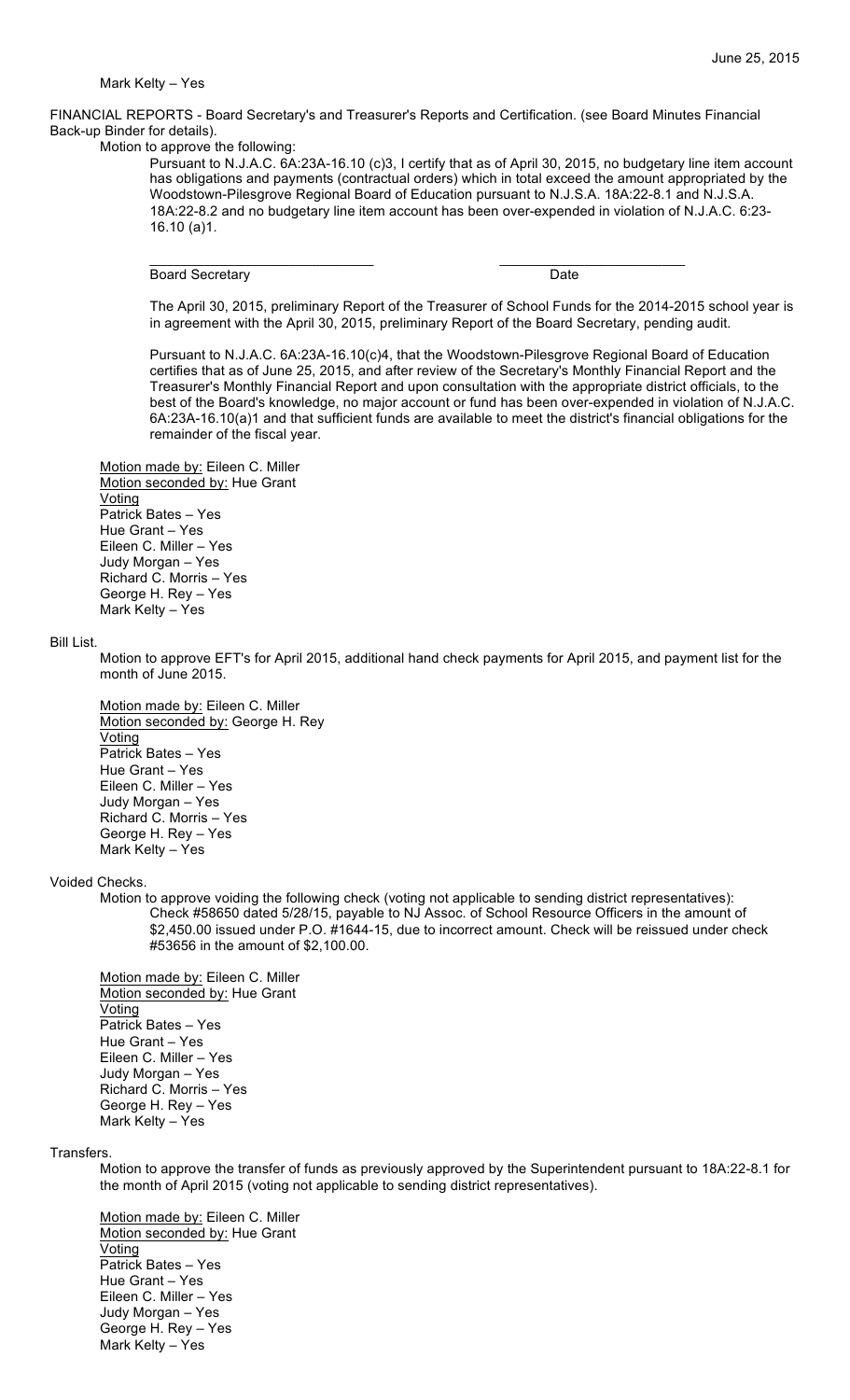### Additional Financial Reports.

Motion to accept the following reports (voting not applicable to sending district representatives): Student Activities Account and Athletic Account for the month of May 2015. Scholarships for the month of May 2015. Odyssey of the Mind for the month of May 2015. Cafeteria report for the month of April 2015.

Woodstown Community School report for the month of May 2015.

Motion made by: Eileen C. Miller Motion seconded by: George H. Rey Voting Patrick Bates – Yes Hue Grant – Yes Eileen C. Miller – Yes Judy Morgan – Yes George H. Rey – Yes Mark Kelty – Yes

# AUDIENCE PARTICIPATION - None

EDUCATIONAL PROGRAMS COMMITTEE REPORT AND RECOMMENDATIONS -- Mrs. Eileen Miller, Chairperson Motion to approve the following High School items:

Class of 2016 Senior Class trip to Orlando, Florida, on April 26-30, 2016.

High School field trips as follows:

- 07/04/15 to Marlton Park; Marching Band; J. Ludlam.
- 08/24 to 08/28/15 to YMCA Camp Mason, Hardwick, NJ; LMTI/Guidance; J. Ursino/G. Heyel.
- 09/12/15 to Pennsville Acme; Marching Band; J. Ludlam.
- 09/17 to 09/20/15 to Eastern States Expo; Springfield, MA; FFA; to be determined.
- 09/21, 09/22, and 09/23/15 to Raybins Beach, Fortescue; Ecology/Field Biology; M. Williams.
- 09/26/15 to Gloucester Catholic High School; Marching Band; J. Ludlam.

Motion made by: Eileen C. Miller Motion seconded by: George H. Rey **Voting** Patrick Bates – Yes Hue Grant – Yes Eileen C. Miller – Yes Judy Morgan – Yes Richard C. Morris – Yes George H. Rey – Yes Mark Kelty – Yes

Motion to approve the following District, High School, Middle School, Shoemaker School, and Early Childhood Learning Center items (voting not applicable to sending district representatives):

Approval of the Harassment, Intimidation and Bullying report dated May 2015. (NOTE: This report was acknowledged at the May meeting and must now be approved.)

Acknowledgement of receipt of the Harassment, Intimidation and Bullying Report dated June 2015, and to provide notification letters as required to the parents/guardians advising that this information has been provided to the Board of Education.

Revised 2015-2016 school district calendar.

Acceptance of Murial Kuenzi as an exchange student from Switzerland for the 2015-2016 school year in accordance with Policy #5118.

Acceptance of Isadora Schneider Coelho as an exchange student from Brazil for the 2015-2016 school year in accordance with Policy #5118.

Home instruction approvals as follows:

Local ID #181344/NJSMART #6242406531 -- administrative. Local ID #12301/NJSMART #6369582784 -- medical.

Requests from the following staff members for their children to attend district schools for the 2015-2016 school year in accordance with Policy #5118, at an administrative fee of \$7,207.00; the Application for Non-Resident Children of Full-Time Staff Members for each have been filed with the Superintendent's Office as required:

Christine Carpenter, Shoemaker School teacher; son to attend 8th grade at Woodstown Middle School.

Pamela Stocum, Shoemaker School teacher; son to attend 2nd grade at the Shoemaker School.

Kindergarten science kit pilot for 2015-2016 school year.

Woodstown Community School summer theatre camp.

Mentoring Plan Statement of Assurance for 2015-2016 school year.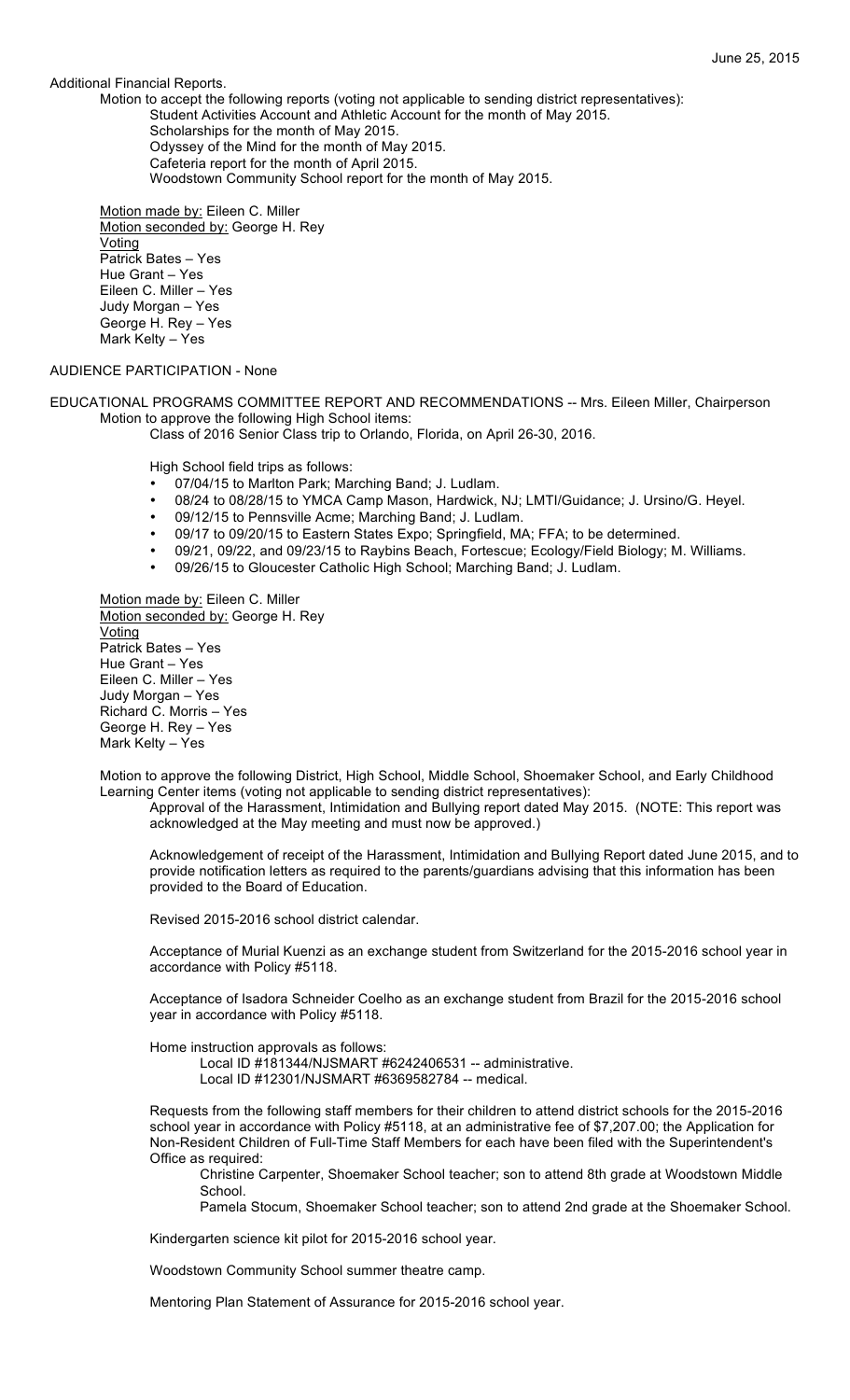Middle School field trips as follows: 07/04/15 to Marlton Park; Marching Band; J. Ludlam. 09/12/15 to Pennsville Acme; Marching Band; J. Ludlam. 09/26/15 to Gloucester Catholic High School; Marching Band; J. Ludlam.

Field trips for special education extended school year program: 07/14/15 and 07/21/15 to Raise Your Dreams Farm, Pilesgrove; K. Luciano. 07/16/15 and 07/23/15 to Raise Your Dreams Farm, Pilesgrove; M. Cifaloglio.

Motion made by: Eileen C. Miller Motion seconded by: Judy Morgan Voting Patrick Bates – Yes Hue Grant – Yes Eileen C. Miller – Yes Judy Morgan – Yes George H. Rey – Yes Mark Kelty – Yes

Motion to approve the following High School item (voting not applicable to Upper Pittsgrove Township representative):

Home instruction approval for student (Local ID #164561/NJSmart #7946613711 -- medical.

Motion made by: Eileen C. Miller Motion seconded by: George H. Rey Voting Patrick Bates – Yes Hue Grant – Yes Eileen C. Miller – Yes Judy Morgan – Yes Richard C. Morris – Yes George H. Rey – Yes Mark Kelty – Yes

POLICY COMMITTEE REPORT AND RECOMMENDATIONS -- Mr. Robert Iocona, Chairperson Motion to approve the following policy on second reading (voting not applicable to sending district representatives): Policy #5118 -- Nonresidents.

Motion made by: Patrick Bates

Motion seconded by: Judy Morgan **Voting** Patrick Bates – Yes Hue Grant – Yes Eileen C. Miller – Yes Judy Morgan – Yes George H. Rey – Yes Mark Kelty – Yes

Motion to adopt the following regulation (voting not applicable to sending district representatives): Regulation #2121 -- Organizational Chart.

Motion made by: Patrick Bates Motion seconded by: Eileen C. Miller **Voting** Patrick Bates – Yes Hue Grant – Yes Eileen C. Miller – Yes Judy Morgan – Yes George H. Rey – Yes Mark Kelty – Yes

PERSONNEL COMMITTEE REPORT AND RECOMMENDATIONS -- Mr. George Rey, Chairperson

Motion to approve the following High School appointment as recommended by the Superintendent:

Deanna Miller as Agricultural Science Teacher for the High School effective September 1, 2015, through June 30, 2016, at Class BA, Step 1 (\$49,804.00). (replacement for Sara Cobb)

Motion made by: George H. Rey Motion seconded by: Judy Morgan Voting Patrick Bates – Yes Hue Grant – Yes Eileen C. Miller – Yes Judy Morgan – Yes Richard C. Morris – Yes George H. Rey – Yes Mark Kelty – Yes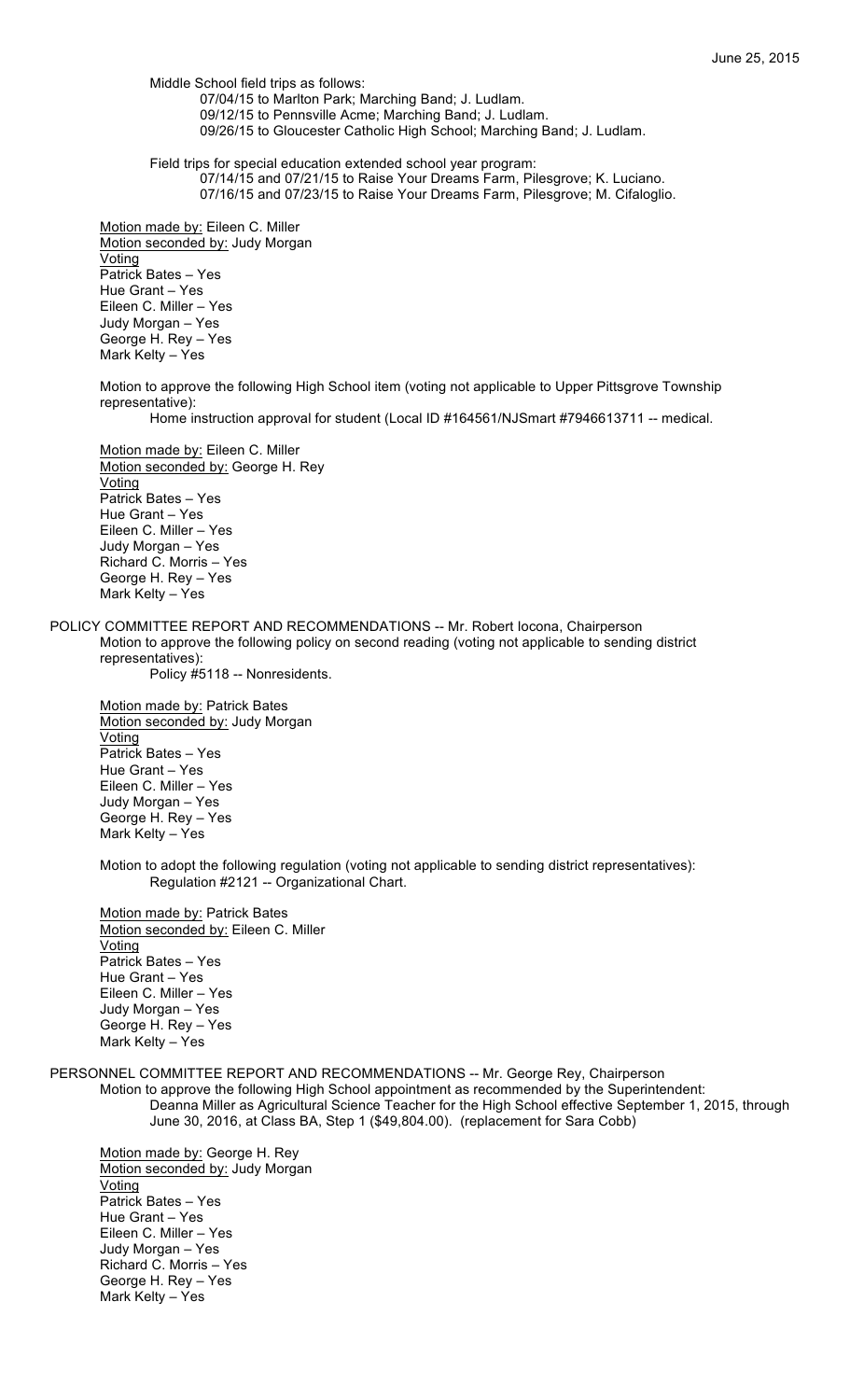Motion to approve the following District/High School items as recommended by the Superintendent: Reappointment of High School non-tenured teaching staff members and district-wide paraprofessionals for the 2015-2016 school year. (see page \_\_\_)

Reappointment of district certificated staff members as homebound instruction providers for the 2015- 2016 school year at the negotiated rate of pay.

Reappointment of district certificated staff members as dance chaperones for the 2015-2016 school year at the negotiated rate of pay.

Addition of the following to the district substitute list effective July 1, 2015, through June 30, 2016:

- Lisa Adkisson-Lott -- substitute teacher and substitute paraprofessional. (NOTE: Mrs. Lott was originally approved as a district substitute teacher, but then was appointed as a full-time paraprofessional. However, due to budgetary constraints, her position was eliminated for the 2015- 2016 school year.)
- Jillian DuBois -- substitute teacher and substitute paraprofessional. (NOTE: Mrs. DuBois was originally approved as a district substitute teacher, but then was appointed as a full-time paraprofessional. However, due to budgetary constraints, her position was eliminated for the 2015- 2016 school year.)
- Ondrea Sickler -- substitute teacher and substitute paraprofessional. (NOTE: Ms. Sickler was originally approved as a district substitute teacher and substitute paraprofessional, but then was appointed as a full-time special education teacher. However, that appointment was for the balance of the 2014-2015 school year only.)

Motion made by: George H. Rey Motion seconded by: Eileen C. Miller Voting Patrick Bates – Yes Hue Grant – Yes Eileen C. Miller – Yes Judy Morgan – Yes Richard C. Morris – Yes George H. Rey – Yes Mark Kelty – Yes

Motion to approve the following District, Middle School, and Shoemaker School appointments as recommended by the Superintendent (voting not applicable to sending district representatives):

Sean Fry as Director of Curriculum & Instruction effective August 1, 2015, through June 30, 2016, at an annual salary of \$110,000.00, prorated. (replacement for Patricia Braxton who is retiring effective August 1, 2015)

Jennifer Hildebrand as Dean of Students for the Shoemaker School effective September 1, 2015, through June 30, 2016, at an annual salary of \$70,000.00. (new position)

Joan Hackl as Learning Disabilities Teacher-Consultant effective September 1, 2015, through June 30, 2016, at Master's, Step 11 (\$59,874.00). (replacement for Kim Kienzle who retired effective January 1, 2015)

Katie Bush as English/Language Arts Long-Term Substitute Teacher for the Middle School effective September 2, 2015, through January 15, 2016, during Mrs. Collins' maternity leave of absence; compensation shall be at the established rate of \$125.00 per day for each day worked, no other benefits.

Motion made by: George H. Rey Motion seconded by: Eileen C. Miller Voting Patrick Bates – Yes Hue Grant – Yes Eileen C. Miller – Yes Judy Morgan – Yes George H. Rey – Yes Mark Kelty – Yes

Motion to approve the following District, High School, Middle School, Shoemaker School, and Early Childhood Learning Center items as recommended by the Superintendent (voting not applicable to sending district representatives):

Reappointment of High School, Middle School, Shoemaker School, Early Childhood Learning Center, and district non-tenured certificated staff members for the 2015-2016 school year. (see page \_

Designation of Christopher Snyder as Instructional Facilitator for Secondary Education Grades 6-12 effective July 1, 2015, through June 30, 2016. (NOTE: At the March 26, 2015, meeting, the Board approved the transfer request of Mr. Snyder to the position of Instructional Facilitator for Humanities; this motion will align his job title with the newly approved job description.)

Appointment of High School Academic Team Leaders for the 2015-2016 school year. (see page )

Appointment of Middle School staff to extra-duty positions for the 2015-2016 school year. (see page

Appointment of Early Childhood Learning Center staff to extra-duty positions for the 2015-2016 school year. (see page \_\_\_)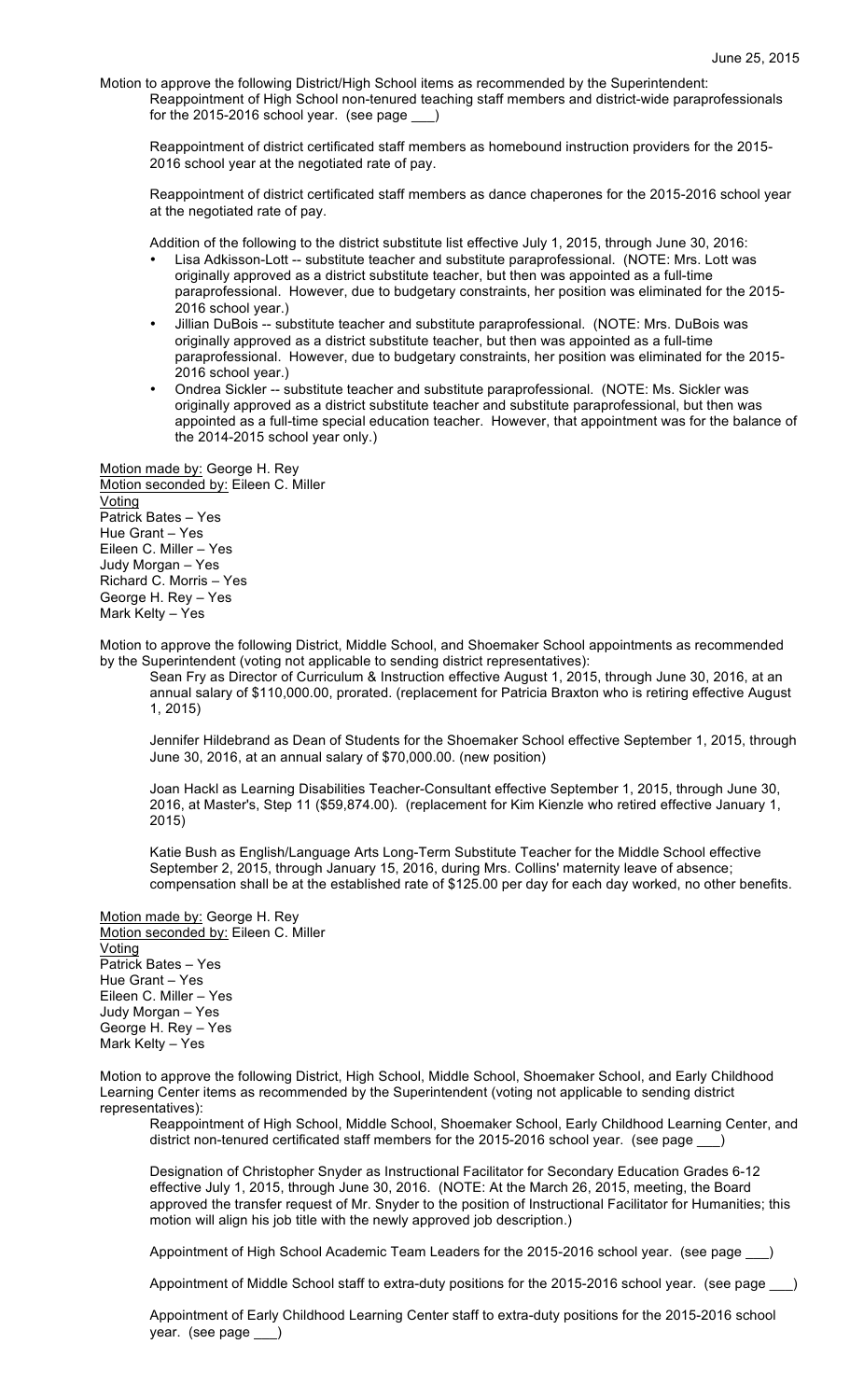Medical leave of absence request of Kathleen Riley, Paraprofessional at the Early Childhood Learning Center retroactive to May 18 through June 30, 2015, and to approve the appointment of Michele Eachus to continue as the long-term substitute paraprofessional during this time.

Professional development requests as follows: (see page

- Michele Martinez to attend the International Center for Leadership in Education's "Model Schools Conference" in Atlanta, GA, on June 28 through July 2, 2015.
- Eileen Miller to attend the New Jersey School Boards Association's "Summer Leadership Conference" in Plainsboro Township, NJ, on July 11, 2015.
- Martha Champigny to attend the Wilson "Fundations Level 1" workshop in Mt. Laurel, NJ, on July 14, 2015.
- Jean Marie Gallo to attend the Wilson "Fundations Level 2" workshop in Mt. Laurel, NJ, on July 15, 2015.
- Richard Fiolkowski to attend the Federal Reserve Bank of Philadelphia "Making Sense of Money and Banking" workshop in Philadelphia on July 20-24, 2015.
- Richard Fiolkowski to attend the Federal Reserve Bank of Philadelphia "Mini-Society Training: A Professional Development Program for Teachers" in Philadelphia on August 4-6, 2015.

Acceptance of resignation of Alysia Thomson as Middle School Math Teacher effective July 1, 2015. (see page \_

Acceptance of retirement notice of Virginia Patten as High School Math/Special Education Teacher effective July 1, 2015, with congratulations and regrets. (see page \_\_\_)

Acceptance of retirement notice of Lorna McGeorge as Achieve Teacher at both the Early Childhood Learning Center and the Shoemaker School effective October 1, 2015, with congratulations and regrets. (see page

Additional hours for summer STAND Program Coordinator. (see page \_\_\_)

Summer hours for ag advisor/project coordinator. (see page \_\_\_)

Compensation to the district's guidance counselors for working additional days during the summer. (see page

Compensation to the district's child study team members for working additional days during the summer and for conducting student evaluations. (NOTE: Jennifer Jones who is listed as doing student evaluations is a child study team subcontractor.) (see page \_\_\_)

Appointment of Kim Bokash as summer secretary for the health office.

Compensation for Bette Rogers, school nurse, to work two additional days during the summer.

Establish 2015-2016 salaries for administrators and non-unit staff members. (see page \_\_\_)

Revised salaries for fall/winter athletic coaches. (NOTE: The fall/winter athletic coaches who were appointed at the May 28, 2015, meeting remain unchanged; the steps and salaries that were listed for some were incorrect. Only those affected are listed.) (see page \_

Appointment of additional staff to summer STAND program. (see page \_

Addition of the following to the district substitute list effective June 26, 2015, through June 30, 2015: Angelo "Jack" DeFeo -- substitute custodian.

Establish the following substitute rates of pay for the 2015-2016 school year, which reflect no increase from last year except as otherwise noted:

- Teacher -- \$80.00 per day.
- Paraprofessional -- \$80.00 per day.
- Long-Term Substitute Teacher -- \$125.00 per day.
- Nurse -- \$133.00 per day.
- Nurse (extended field trips after regular school hours) -- \$30.00 per hour up to a maximum of four extra hours per day.
- Clerical -- \$60.00 per day.
- Part-Time Student Support Personnel -- \$8.50 per hour.
- Cafeteria -- \$8.38 per hour. (Increased to coincide with minimum wage.)
- Maintenance -- \$12.50 per hour.
- Lunchroom Aide -- \$8.50 per hour.
- Educational Interpreter -- \$60.00 per day.
- Principal -- \$175.00 per day.
- Assistant Principal -- \$150.00 per day.

Appointment of Allison Wentzel as summer office worker for the Early Childhood Learning Center effective July 6 through August 14, 2015, for six hours per day at the rate of \$8.40 per hour.

Attendance of teachers at ReadyGEN training workshops during the summer in exchange for attendance at in-service days scheduled during the 2015-2016 school year. (see page \_\_\_)

Acceptance of resignation of Erin Kain, Speech Language Specialist, effective July 1, 2015. (see page  $\rightarrow$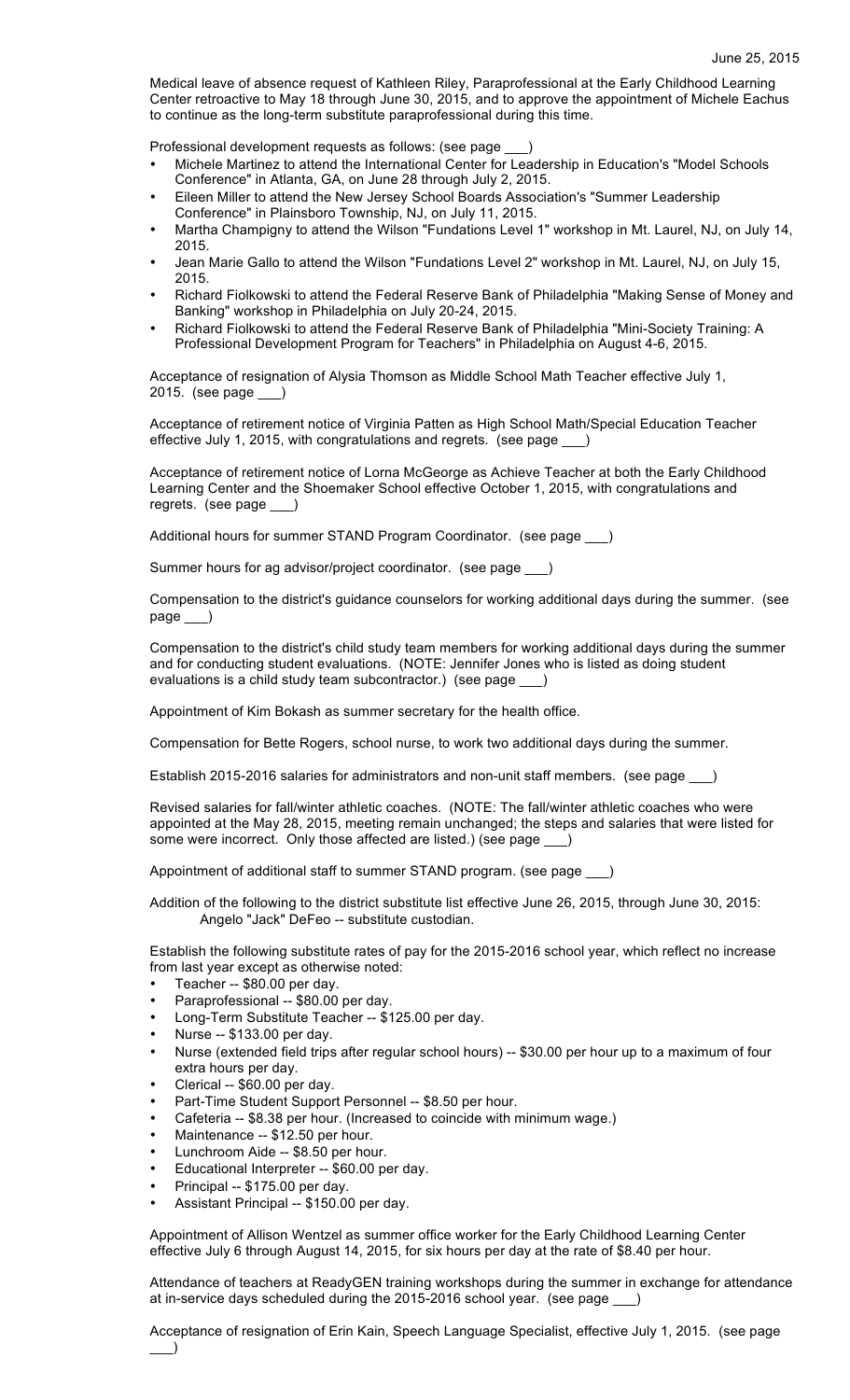Acceptance of resignation of Marybeth Foyle, High School English Teacher, effective July 1, 2015. (see page \_\_\_)

Appointment of Buildings & Grounds Department summer workers. (see page \_\_\_)

Employment contract with Frank A. Rizzo as School Business Administrator effective July 1, 2015, through June 30, 2016. (NOTE: This document has been reviewed and approved by the Executive County Superintendent as required.) (see page \_\_\_)

Appointment of paraprofessionals for the extended school year program. (see page \_\_\_)

Appointment of Heather Simione, a one-to-one paraprofessional for the special education extended school year program beginning July 6, 2015 through August 14, 2015, five days per week for 7.5 hours per day for a total of 40 days/300 hours. Compensation shall be at the rate of \$12.50 per hour.

Acceptance of resignation of Jane Coleman as Project Graduation Co-Advisor for the 2015-2016 school year.

Acceptance of resignation of Suellen Moore, Shoemaker School Part-Time Achieve Teacher, effective June 30, 2015. (see page

Additional 2014-2015 extended day lab coaches. (see page )

Transfer the following teachers from the High School to the Middle School for the 2015-2016 school year: Christopher Bialecki -- math. Cheryl Lowe -- science.

Assign Grant Hildebrand as guidance counselor for the Shoemaker School in addition to the Early Childhood Learning Center for the 2015-2016 school year.

Motion made by: George H. Rey Motion seconded by: Eileen C. Miller Voting Patrick Bates – Yes Hue Grant – Yes Eileen C. Miller – Abstained to the professional development requests only. Judy Morgan – Yes George H. Rey – Yes Mark Kelty – Yes

FINANCE/FACILITIES/TRANSPORTATION COMMITTEE REPORT AND RECOMMENDATIONS -- Mr. Hue Grant, Chairperson.

Motion to approve the following District and School-Level items (voting not applicable to sending district representatives):

2014-2015 NCLB Grant Amendment #2. (see page \_

Eagle Scout Service Project proposal to restore/beautify the exterior of the Woodstown High School Athletic Department equipment building.

District Fire/Security Drills for the month of May and June 2015.

Set the non-resident/non-employee tuition rate at \$8,000.00 for the 2015-2016 school year.

Child Study Team professional appointments for the 2015-2016 school year. (see page \_\_\_

Modified Architect of Record contract for the 2015-2016 school year. (Note: Garrison Architect was previously appointment as Architect of Record at the May 28th Board meeting however contract was not attached.)

Lease agreement with the Catholic Community of the Holy Spirit, Mullica Hill, and Temporary Use application of the St. John of God Parish located in Woodstown for the purpose of holding Mary Shoemaker and Middle School summer extended year programs due to construction.

Donations to the Mary Shoemaker School in lieu of participating in a magazine subscription fundraiser as following:

- Mr. and Mrs. George Eby \$25
- Mr. and Mrs. Bruce Hitchner \$35

Motion made by: Hue Grant Motion seconded by: Patrick Bates Voting Patrick Bates – Yes Hue Grant – Yes Eileen C. Miller – Yes Judy Morgan – Yes George H. Rey – Yes Mark Kelty – Yes